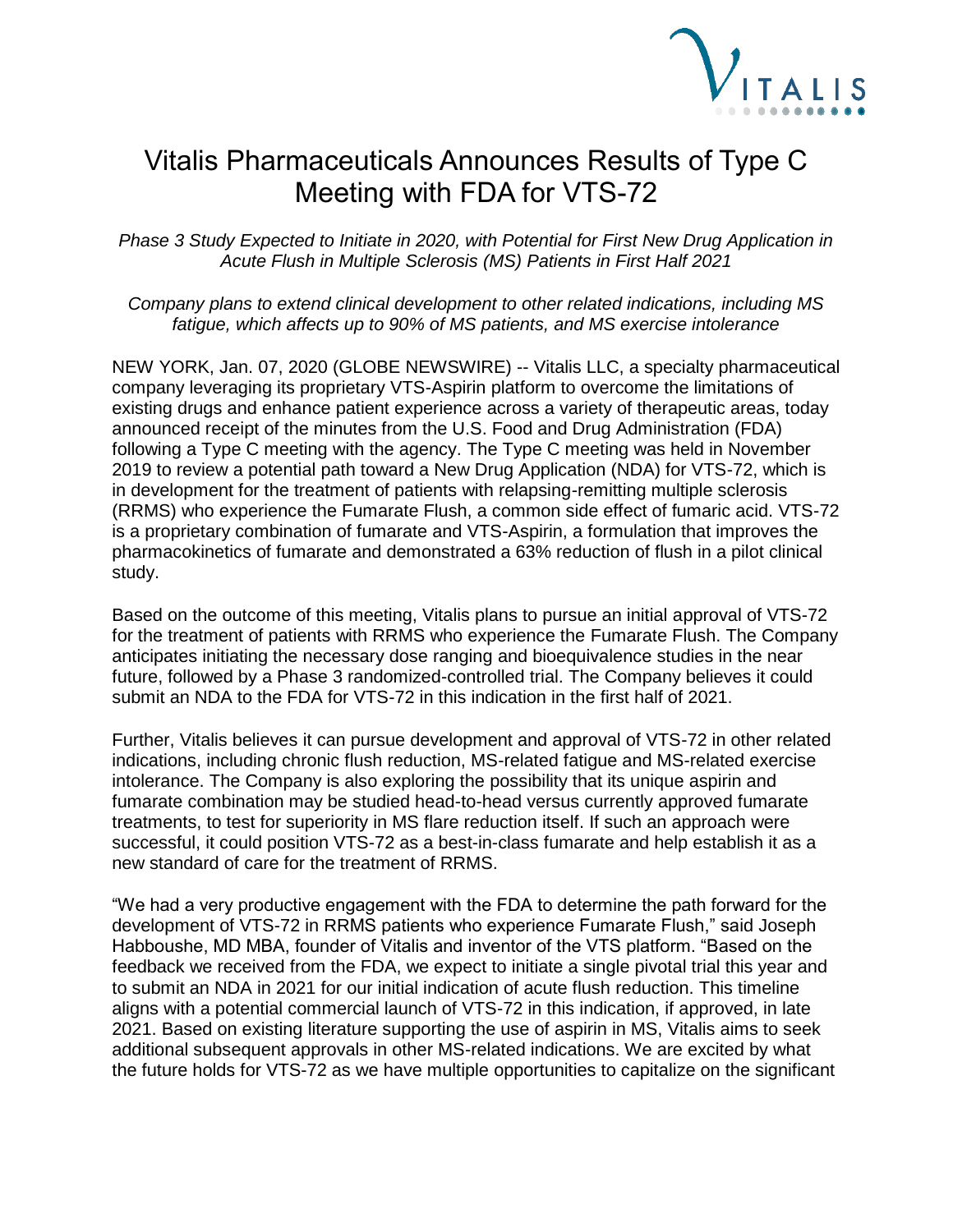potential in the MS space and are supported by both a robust IP estate and freedom to operate in this rapidly evolving market."

Victoria M. Leavitt, Ph.D., Assistant Professor of Neuropsychology at Columbia University Medical Center, added, "Aspirin has been a major focus of my laboratory's research because of its surprisingly underrecognized potential to improve the lives of people with MS on multiple levels. In addition to published evidence showing it reduces fatigue in MS patients, the research we are currently conducting in my lab reveals a beneficial effect of aspirin pre-treatment for improving exercise performance. Reducing barriers to exercise is critical for everyone, particularly for people with MS who are uniquely susceptible to overheating, one likely common culprit for both MS-related fatigue and MS exercise intolerance."

Dr. Leavitt commented that her approach required pre-treatment of one hour with aspirin, which could possibly be replaced with the use of VTS-72.

It is thought that MS overheating, classically known as Uhthoff's phenomena, may be the common cause of both MS fatigue, also known as *lassitude*, and MS exercise intolerance. It has been reported that lassitude affects up to 90% of MS patients. There are currently no FDA approved treatments for lassitude or MS exercise intolerance.

Fumaric acid, or fumarates, are the leading orally-administered treatments for RRMS. While fumarates have demonstrated effectiveness at reducing MS flares and slowing disease progression, they can be poorly tolerated. Flush is the most commonly reported adverse event, affecting an estimated 40% of fumarate patients, with a discontinuation rate comparable to that from gastrointestinal side effects. Studies have demonstrated that pretreating with aspirin 30 minutes before fumarate dosing can significantly reduce flush. However, patient adherence to this regimen is low.

By combining VTS-Aspirin with fumarates, VTS-72 is believed to improve the pharmacokinetics of fumaric acid while alleviating the Fumarate Flush in RRMS patients. An 18-subject pilot study of VTS-72 demonstrated a 63% reduction in flush compared to fumarate monotherapy.

VTS-72 has been granted Orphan Drug Designation for MS patients who experience the Fumarate Flush. In addition, VTS-72 is expected to utilize the 505(b)(2) regulatory pathway for expedited development.

Biogen's Tecfidera® currently leads the market with \$4.4 billion in annualized sales. Recently Biogen has had a second drug approved, Vumerity™, in the fumarate MS space.

## **About Vitalis**

Vitalis is a privately-held specialty pharmaceutical company focused on overcoming the limitations of existing drugs using its proprietary VTS-Aspirin platform. Its most advanced product, VTS-72, uniquely combines aspirin with fumaric acid, the leading multiple sclerosis medication, to reduce its most common side effect while improving pharmacokinetics. Similarly, its second candidate, VTS-K, may be the first oral ketamine to enter the market,